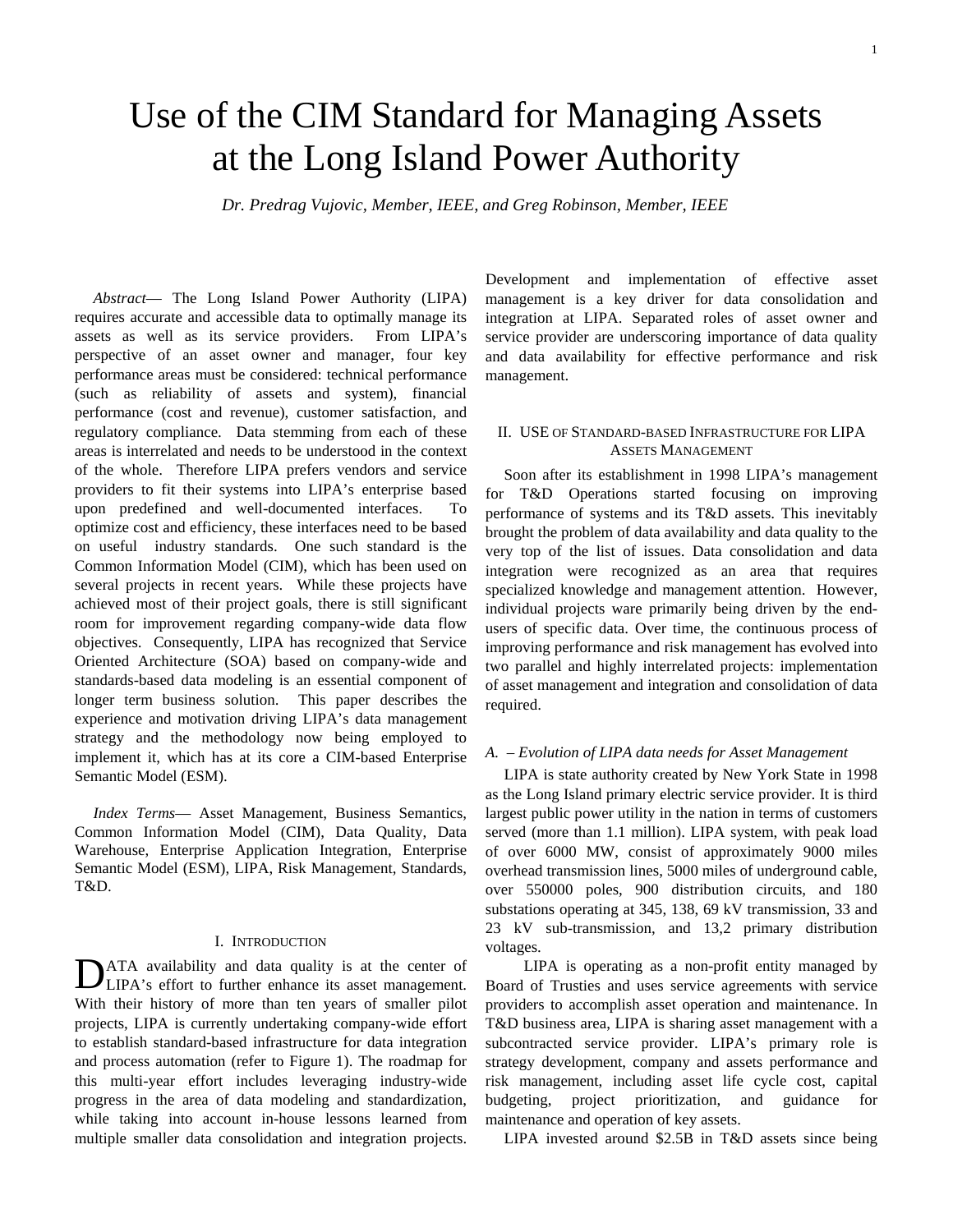established and managed to improve reliability to be in the first quartile for overhead utilities, and at the top of the list of neighboring NE utilities.

By the late nineties, industry had already learned much about deregulation, cost cutting, and reliability problems. LIPA T&D management was faced with task of simultaneously improving technical and financial performance, customer satisfaction, and regulatory compliance.

It was clear that balance need to established between cost of asset maintenance and reliability. It was obvious that aging infrastructure can not simply be replaced and therefore that asset life cycle cost and asset performance need to be better managed and optimized. This was the time when concepts of Reliability Centered Maintenance (RCM) and Condition Based Maintenance (CBM) ware already adopted through EPRI collaboratives and other projects.

One of the immediate problems in implementing these concepts at LIPA and across industry was the availability of data and cost-effective ways of integrating and using data. As an illustration of the typical situation and frustration facing utilities, one major utility identified 35 various places and internal systems that contained data needed for desired maintenance and asset management optimization. Options of integrating data by developing "point to point" interfaces between so many various data sources ware not even seriously considered. Instead, leading utilities, individually and/or through collaborative projects, ware taking two parallel approaches: standardization and use and/or development of new technologies. For example, EPRI and a group of leading utilities developed the concept of an "Integrated Monitoring and Diagnostic" approach to leverage and use data already available in protection relays and/or other IEDs (Intelligent Electronic Devices), CMMS (Computerized Maintenance Management Systems), SCADA and condition monitoring devices. At the same time and in parallel, several utilities and EPRI developed a tool for "one to many" points/systems data integration for RCM for T&D. The tool supported data mining across multiple systems and automated data analysis and reporting. It was misnamed "Maintenance Management Workstation (MMW), but its name illustrates the originally intended use and, at the time, industry drivers behind need for data integration and data analysis: optimization of maintenance cost and system and assets reliability.

LIPA took parallel paths: (1) adopting and further developing maintenance and asset management optimization concepts and (2) initiating consolidation and integration of data to support new concepts in optimizing cost and performance of assets. Within few years these projects evolved into two major multi year initiatives: Dynamic Asset and Risk Management (DARM), and Data Integration and Process Automation (DIPA). They will be further discussed from a perspective of data requirements and data integration perspective.

# *B. LIPA's Concept of Dynamic Asset and Risk Management and Data Requirements*

Many electric utilities do not have formal and separate organization and structure for asset management. Most utilities have traditional asset management processes organized by relatively autonomous organizations such as maintenance, operation, capital investment, design, engineering, customer management, substations, distributions, transmission, etc. Due to the fact that LIPA has so clearly distinguished asset ownership/management from service providers and because it must perform this management with a "lean" organization (most aspects of T&D operation are managed through one office), LIPA realized that it should think beyond RCM and maintenance optimization and expand focus on overall asset and performance management

Asset management, from LIPA's perspective, includes impact on four key performance areas: technical performance (such as reliability of assets and system), financial performance (cost and revenue), customer satisfaction, and regulatory compliance. All four areas are interrelated and need to be considered simultaneously. This requires availability of all related data for all four performance areas. From the analysis perspective, historical performance is important. However, anticipated and probabilistic assessment of future performance and risk of achieving performance goals is of similar importance to LIPA.

In LIPA's DARM concept, emphasis is on performance risk management in a dynamically (short and long term) changing environment and assumes continuous updates of data supporting "near real time" probabilistic performance risk assessment across assets and performance goals. The concept requires integration of operational and non-operation data, such as cost (labor and material), asset failures and condition data, operation and measurement data, planning and forecasting data, weather, customer, events data. This requires integration of tools to optimize risk mitigation. Future performance must be modeled, optimized, and what-if analysis performed of viable options and scenarios for short term planning and near-real-time operation. From the data availability and data integration perspective, this translates into a need to integrate data currently available from various and historically specialized company-wide systems such as CMMS, OMS, CIS, EMS, AMI, PSM, SCADA, IEDs, and ISO.

The concept of "dynamic" asset management underscores the need for effectively analyzing and supporting decision making processes by enabling "near-real time" analysis of risk and options related to operation - based on both current and forecasted operating conditions as well as historical and anticipated performance of assets and system. This assumes and LIPA is already working, for example, on integrating and expanding the use of tools across traditionally separated areas of planning and operation, transmission and distribution, integrating system modeling, short term and longer term analysis and optimization, and incorporating probabilistic and statistical analysis in determining "least risk" options and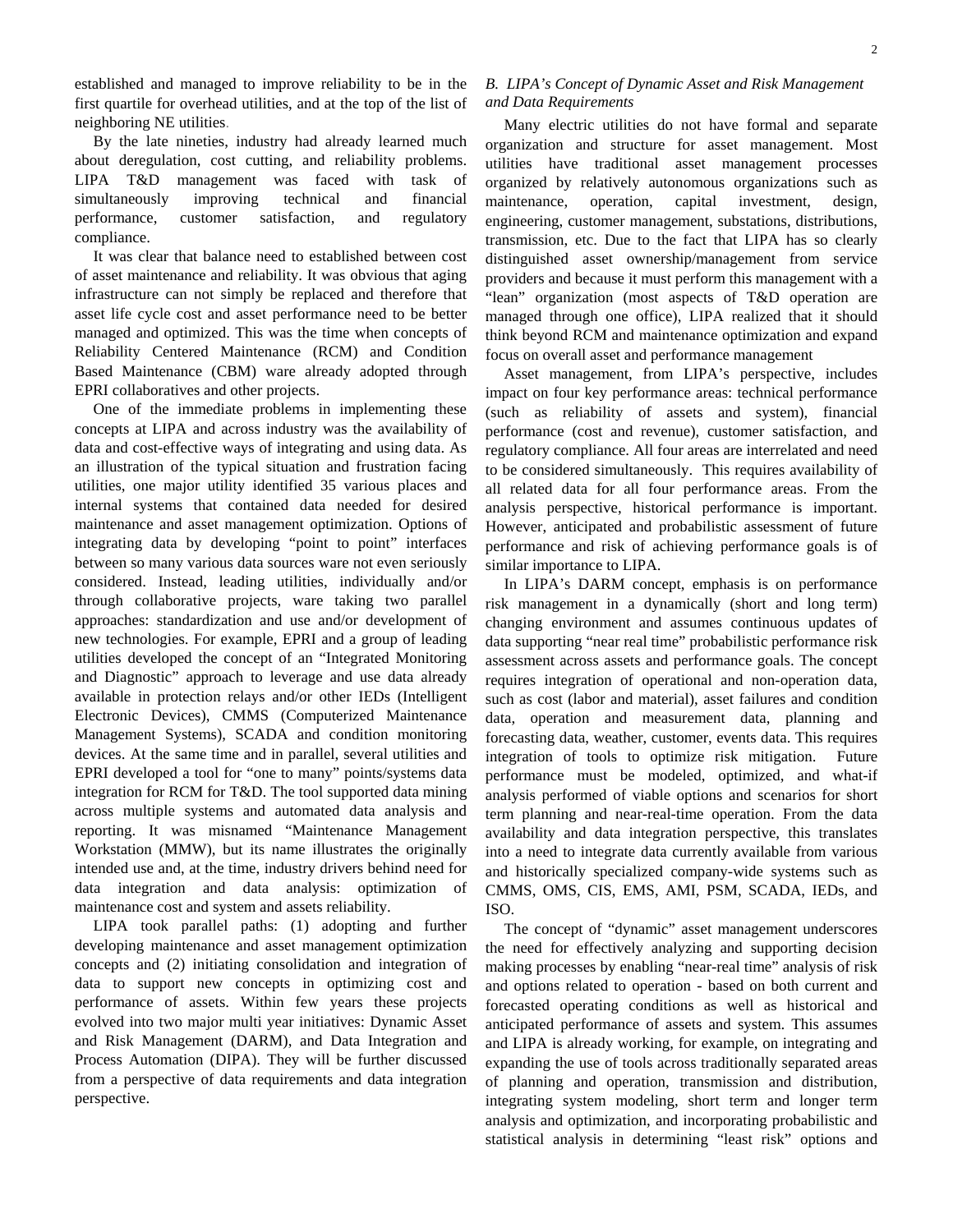"most likely" scenarios for operation and longer term planning.

Requirements for data in this concept include availability of data for prioritization and criticality analysis based on asset, system, operation, and financial and customer data - all in forms/formats, quality and quantities required for credible statistical and probabilistic analysis in "near real time". As an illustration: AMI is considered as another very important and cost effective "data acquisition and communication" system that is used for T&D assets and system monitoring and operation.

In terms of current technology for data integration and process automation, LIPA is recognizing that SOA (Service Oriented Architecture) and company-wide data modeling are essential components of longer term solution.

# *C. LIPA's Business Model requirements for standard-based data and infrastructure*

LIPA's business model of subcontracting service provider service(s) assumes clearly identified requirements regarding data management. These requirements are essential to other business models too, but shortcomings are more apparent in LIPA's case due to periodic changes of service agreements and/or service providers. Accordingly, LIPA insists on data ownership. However, LIPA does not require that it own the systems responsible for the data.

This clearly introduces requirement of data mobility. Cost benefit analysis and investment decisions include consideration of cost and efficiency of data migrations. This highlights a need for low cost and efficient "switching" from one service provider to another and from one system/application to another - while preserving critical data and history and avoiding significant impact on system operation. The result is clear need for solutions enabling "near plug and play" for data, company-systems/applications/tools, and service providers.

The LIPA business model includes IT (Information Technology and IS (Information Services) in a category of subcontracted services and assumes options of switching IT/IS services providers. This is imposing additional requirements in developing and implementing solutions for data integration and process automation. They include requirements for fully documenting processes and solutions, limits use of proprietary solutions/tools/applications in favors of standard-based (or "de facto" standards), open architecture products and solutions, supported by commercial and competitive market of products and services.

The process of periodic competitive bidding ("RFP process") for selecting service providers requires well documented data requirements. LIPA's preferred option is for vendors and service providers to be responsible for integrating according to LIPA defined interfaces. This necessitates predefined and well documented company data models based on industry-wide standards in order to optimize cost and efficiency for both LIPA and its service providers.

### *D. Pilot Projects and Lessons Learned*

The first company-wide solution for data integration was implemented in parallel with the first RCM projects and is still in use. It was an implementation of EPRI's MMW that provided "one to many" integrations for data sources. User friendly data mining and analysis along with automation and reporting is considered critical to ensure actual use and benefit of data integration. This project was focused on supporting maintenance and condition monitoring of assets. This was done by enabling simultaneous use of data from SCADA, CMMS, outage management, and other systems. Data integration was based on mapping data from various sources to MMW. Data is temporarily pulled from original data sources as needed for specific data mining/analysis in order to avoid duplication and need for data synchronization.

In early 2000's LIPA joined leading utilities in testing and implementing the CIM (Common Information Model) for applications in the Control Center. This project was initially focused on extracting system connectivity from EMS and measurements from SCADA to provide a system model in a CIM environment. The goal was to support simultaneous and near-real-time use of models for planning and operations. The first installation of Siemens' ODMS tool is now operational. One of practical applications is to continuously monitor accuracy of system modeling and simulations by comparing modeling with actual SCADA measurements. Another practical application is use of time-stamped historical system configurations and parameters for past events and what-if analysis.

The initial "CIM Control Center project" was focused on the transmission system. LIPA is currently expanding use of existing tools and the CIM to add connectivity of substations and the distribution system primary into a single model. This single T&D system model will be used for analysis and optimization of substations (reliability), distribution (load optimization, reliability), and transmission (load optimization, voltage stability, short and long term planning and operation studies). This effort is focused on enabling use of single and accurate system model for operation and planning, with the goal of having more accuracy in planning tools across both departments. Availability of the system model in CIM is opening new opportunities to work with vendors and developers specialized in specific systems (GIS) and/or aspects of system planning and operations. An example of one such new applications is "near real time" stability analysis and prioritization of contingencies for system operators.

In early 2000's, when CIM for T&D was not widely used and the message bus technology was relatively immature, LIPA initiated pilot project to evaluate feasibility of combining integration/message bus technology and the CIM for T&D operational and non-operational data. One of the goals was to test performance of larger data mining tasks required for maintenance and asset management. This required that large amounts of data from various systems be retrieved and transported using an integration bus. After several years of development and testing, it became clear that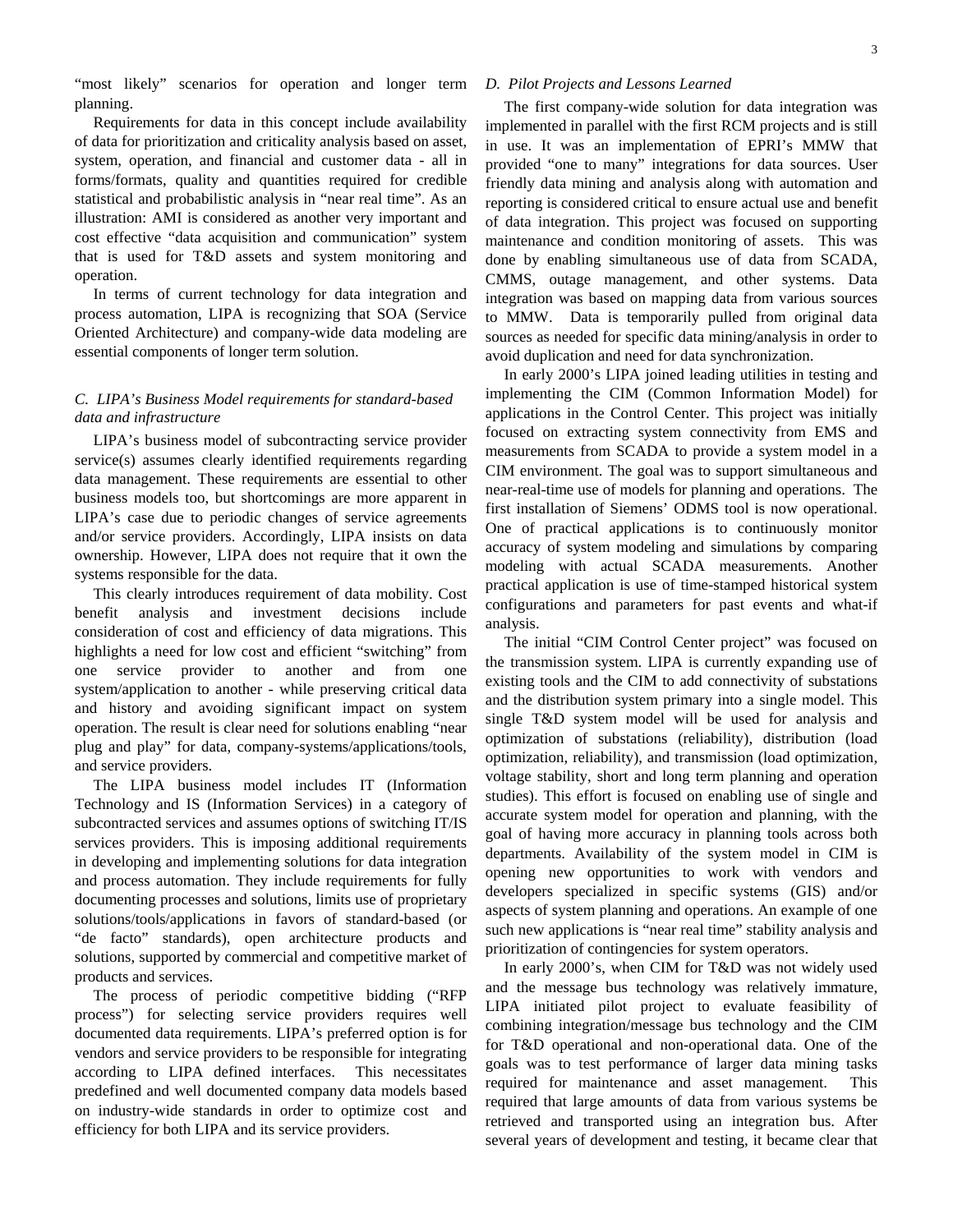that optimum solution is to use combination of customized integration buses: one to support "near-real-time" needs of control center environment and another to support asset performance and risk management in combination with data warehousing and ETL technology.

### *E. Roadmap and key requirements for future data integration*

In 2007 LIPA initiated development of roadmap for data integration and future infrastructure. The goals included identification of lessons learned through internal pilot projects, evaluation of progress across electric utility industry in using standard-based data integration, and assessing SOA and technology development for data integration, archival, and process automation. Key findings and recommendations related to internal and industry-wide lessons learned are related to technology and also to organization and process related issues.

From the organization and process perspective it was obvious that one of the key elements for long term success is to establish strict data governance, policies, processes, organizational structure, data quality assurance, and clear decision paths and responsibilities in managing data.

On the technology side of the same issue, it was realized that company-wide ("top-down") strategy for data modeling and naming need to be establish, and that processes, infrastructure, and tools need to be established that will ensure consistency and integrity of data modeling and naming so that that individual projects and integration efforts ("bottom up") are consistent with and integrated into company-wide solution.

It was recognized, for example, that company-wide consistent asset identification and naming is one of keys for consistent data integration of technical, financial, customer, and data required for performance and risk management.

To avoid continuous discussion about completeness of CIM data standardization, the LIPA data standardization goal was formulated as implementation of "LIPA Information Model" that will leverage and use available industry data models at the optimum level for company's long term goals. This includes further developing existing and available models by using accepted conventions, and forwarding LIPA extensions of models to standardization working groups for future updates.

Development of company-wide "top down" processes, tools, and data models that will take into account needs of T&D asset management, energy trading, and future AMI, is considered a critical first step. This will provide a common base and repeatable "patterns", templates, and tools for integration of individual sets of data.

## *F. Applying Lessons Learned to Implement a "Top Down" Methodology*

To accomplish LIPA's objectives, a holistic information management methodology was sought that facilitates the resolution of semantics across numerous systems, industry standards, and various sources of its enterprise (including data from its service providers) to capture understanding of its business semantics. So while the methodology must allow for leveraging industry standards, it must also support resolving semantic ambiguities inherent in standards such as the CIM and other reference models – doing so relative to one another in the LIPA context.

LIPA selected MD3i - Model Driven Information, Integration, and Intelligence (by Xtensible Solutions) as the methodology for creating an Enterprise Semantic Model (ESM) and using it to design a semantically consistent data warehouse and integration solution across projects (depicted in Figure 2). It provides a repeatable process for incorporating numerous enterprise and industry references thereby allowing an enterprise like LIPA to define, control, and own the semantics for information required to operate their business. It is realized using the Unified Modeling Language (UML) and uses standard UML modeling constructs to capture semantic concepts and traceability across systems. Incorporated into this methodology are design principles borrowed from controlled vocabulary and ontology development. This disciplined approach to semantic modeling not only captures the current state of enterprise semantics, it lays a strong foundation for adopting future implementation technologies as they mature, particularly those technologies typically associated with the Semantic Web, i.e. Web Ontology Language (OWL) and Resource Definition Framework (RDF).

LIPA selected Enterprise Architect (by Sparx Systems) as it has become an industry de facto standard UML tool, which will use a set of Xtensible add-ins to provide additional functionalities required for effective ESM management. The ESM serves as the base model both for generating implementation artifacts such as data warehouse schemas and integration message schemas, and as the primary model of the LIPA controlled vocabulary. The resulting LIPA controlled vocabulary will serve as the data interface design specification in future RFPs for LIPA system acquisition and integration.

The methodology and supporting tools provides LIPA full ownership and responsibility of the resulting ESM to not only allow the ESM to evolve with LIPA's enterprise requirements, but to also minimize the risk of vendor lock-in caused by adopting the semantics of proprietary data models. Vendor lock-in avoidance also applies to the methodology itself, meaning that the methodology should be implementable on various modeling tools by any modeling service provider that LIPA chooses.

The overarching philosophy of this methodology and LIPA's use of it is that numerous information references in various forms should be used to arrive at a controlled vocabulary that is then used to model semantics relevant to the enterprise – the ESM. While the ESM is a design model, it is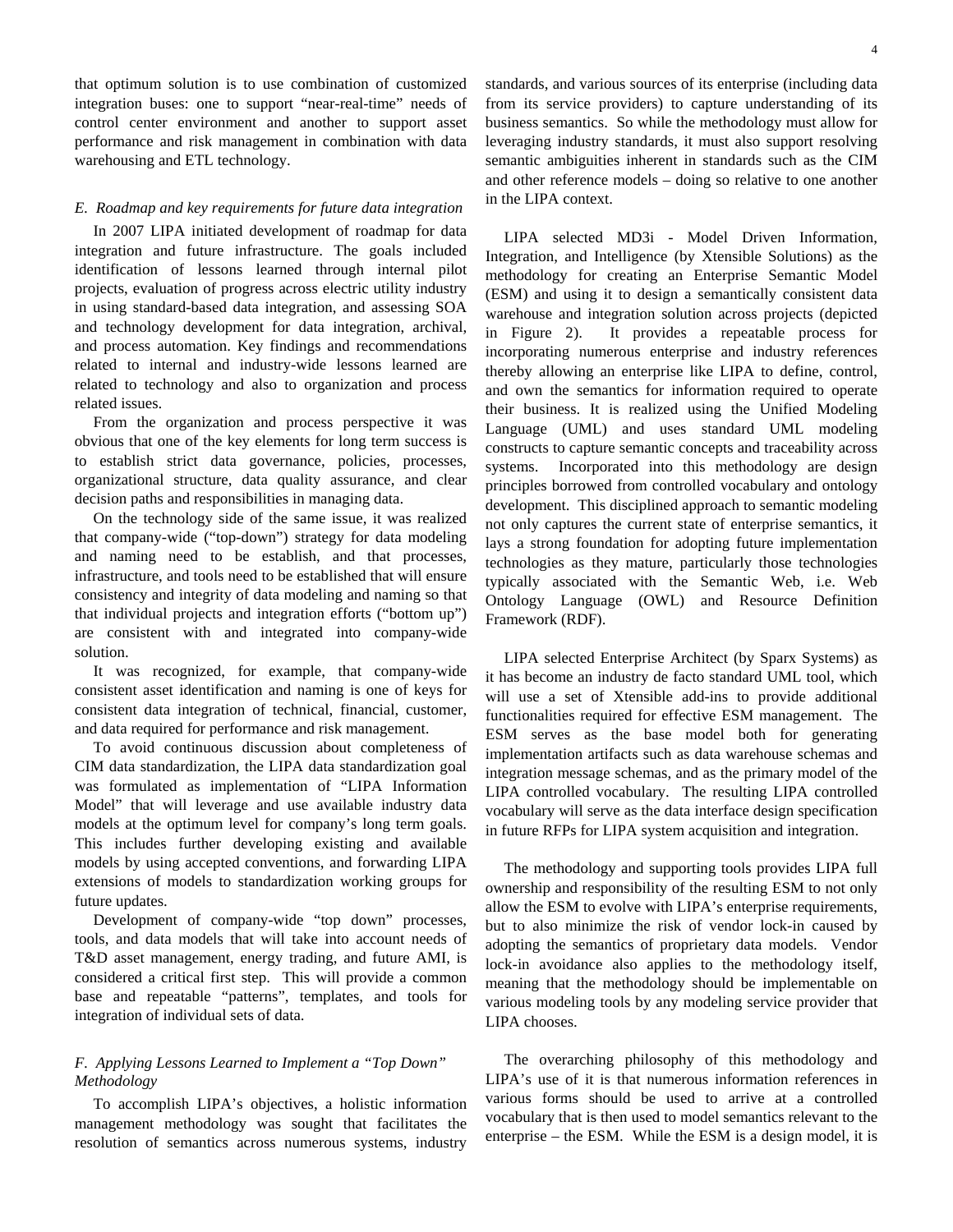used to generate runtime artifacts, such as database and message schemas. A controlled vocabulary is easily understood as a glossary where every significant term used in definitions is also a defined term in the glossary. By basing an ESM on a controlled vocabulary, semantic ambiguities are driven out before being modeled, which results in greater semantic clarity and lower cost of information management.

Creating LIPA's controlled vocabulary is a collaborative process that requires participation from both business and IT staff, much of which will be from service providers. References being used to create the controlled vocabulary and model an ESM include business terms and definitions, relevant information standards, and LIPA's applicationspecific metadata and definitions. Subject Matter Experts (SME) are consulted during the semantic resolution process to ensure a consistent semantic layer built into the enterprise architecture to facilitate business processes, function, and service reuse across various implementation and integration projects.

The ESM is used to generate implementation models for different purposes, e.g. process integration messaging, data services canonical schema, database design models, etc. Implementation models typically vary in structure (canonical form), but they all represent the same business semantics as defined in the ESM. Other uses of the ESM include driving data quality and integrity assessments as part of bulk data transfers or data warehouse initiatives, impact analysis for system replacement, and publication of specific integration requirements to business partners and vendors.

#### *G. Conclusion*

It its role of asset owner and asset manager, LIPA requires quality data to manage its assets and service providers. For effective performance and risk management, data must be available and used consistently across disparate manual and automated business functions. Applying lessons learned from pilot projects, LIPA is implementing an enterprise information management strategy that will enable it to effectively leverage its data for these purposes. With each increment of implementation, terms will have consistent meaning and use across LIPA's systems. This will greatly improve the quality of all forms of analysis and reporting - thereby facilitating improved asset performance while optimally mitigating risks. After many years of learning lesson, LIPA is now equipped to take charge of its data and is doing so.

*References:* 

[1] Presentations and committee drafts from IEC TC57 Working Groups 13 and 14 (refer to http://www.iec.ch and http://cimug.ucaiug.org), 2008.

#### III. ACKNOWLEDGMENT

The content of this paper is based on work and concepts from the staff and numerous parties supporting LIPA through recent years during the course of numerous projects. The authors gratefully acknowledge the contributions of Michael Hervey LIPA VP of Operations for his long term vision and support of standard-based data integration and architecture, Stipe Fustar of PowerGrid360 for overall architecture, Scott Neumann of UISOL for the 2007 Roadmap, and Joe Zhou and Dan Martin of Xtensible Solutions for the "top down" methodology now being implemented at LIPA.

#### IV. BIOGRAPHIES

**Dr. Predrag Vujovic,** Director of T&D Planning of the Long Island Power Authority (LIPA), has been involved in data integration and data consolidation projects in various roles, including high voltage equipment and monitoring systems development, R&D management for manufacturing industry and EPRI, and project management and consulting for electric power industry. While with EPRI he managed development and implementation of T&D Reliability Centered Maintenance, new concepts of Integrated Equipment Monitoring and Diagnostics, new concepts of T&D Integrated Asset and Risk Management, and initiated and managed development of tools for company-wide data integration, data analysis and data mining, and process automation required to support performance-based maintenance and asset management. While with EPRI and in consulting he worked with LIPA in implementing latest technologies for maintenance and asset management and company-wide data integration, including pilot projects using CIM and Integration Bus. He joined LIPA in 2007 and continuous to work on LIPA's data integration roadmap and implementation of standard-based concepts and infrastructure for company-wide data integration.



**Greg Robinson** is a co-founder and President/CEO of Xtensible Solutions, which provides enterprise information management and integration solution and services to energy and utility industry. He helps utilities plan and implement semantically coherent application integration infrastructures. Robinson is convener of IEC TC57 Working Group 14, which is extending the industry standard Common Information Model (CIM) for enterprise-wide messaging. He is also the co-chair for

the AMI Enterprise Task Force of the Open Smart Grid User Group. This volunteer work has enabled him to help utilities leverage and drive these industry standards to their benefit while simultaneously aiding the standards development process. He has a BSEE from Georgia Tech and a MBA from the Florida Institute of Technology.